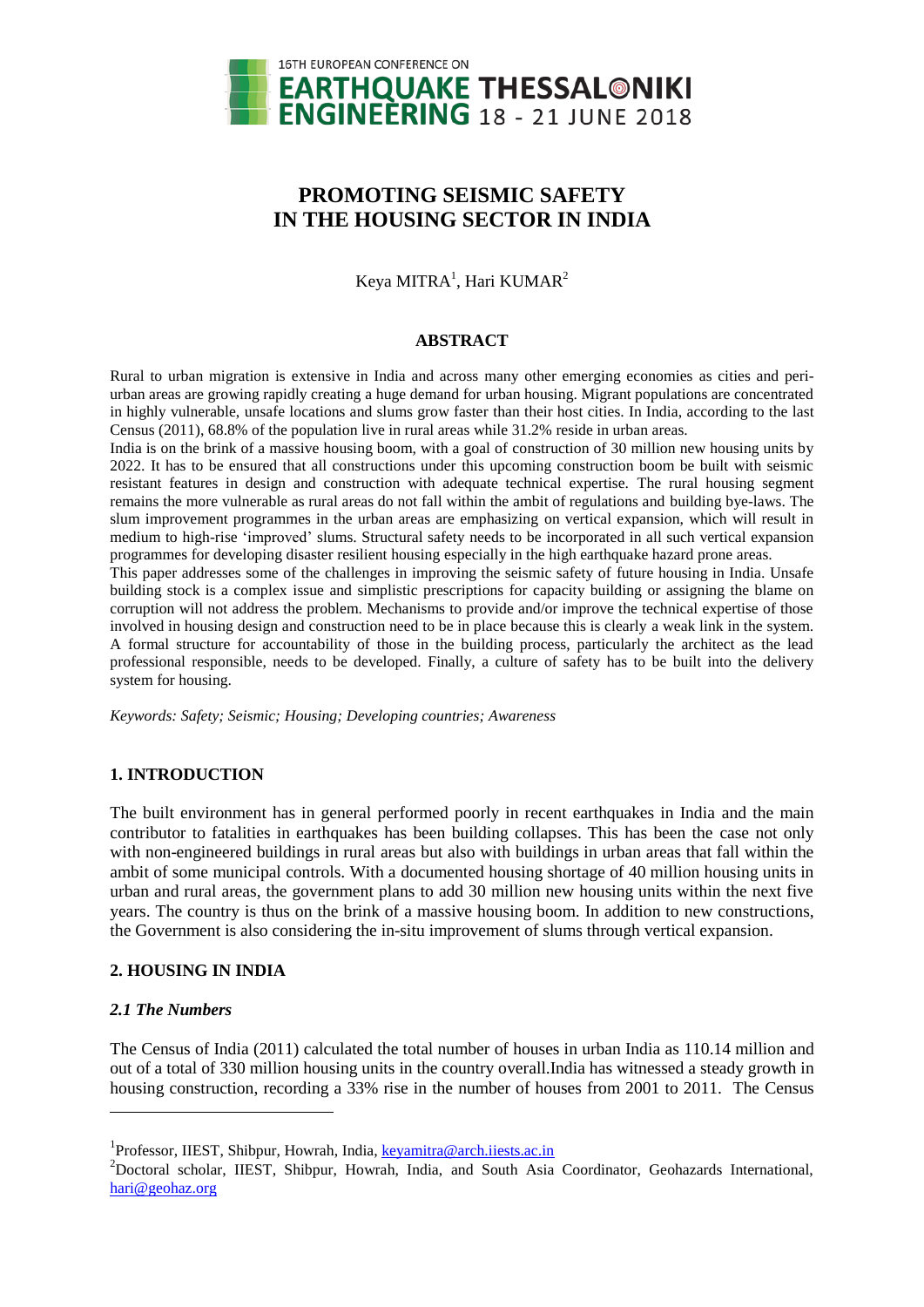exercise in India is undertaken at intervals of a decade and the number of Census houses rose from 250 million to 330 million between the last two Census exercises conducted in 2001 and 2011. Even though a huge percentage of the housing stock is in rural areas, India has a rapidly growing urban population. In 2001, about 286 million people were living in urban areas across India, the second largest urban population in the world. The Census of India (2011) shows the urban population had increased to 377 million, thereby registering a growth of around 32 %. The urban areas have also seen a rise of 53.8% in the number of houses built, a reflection of the increasing demand for housing across the country and the easy access to housing loans from banks and other lending institutions, especially amongst the urban households. These staggering numbers are overlaid on a land with a high exposure to seismic hazard with 60% of the Indian landmass exposed to shaking intensities of VII to IX and above (BMTPC, 2006).

# *2.2 Prevalent Typologies*

The building stock in India is comprised of a range of different building materials used in different combinations in buildings. The two commonest typologies prevalent in India are masonry buildings and reinforced concrete frame buildings. While the masonry unit may be built with burnt or un-burnt brick, stone (coursed or un-coursed) and concrete block, reinforced concrete frame buildings have columns and beams of reinforced concrete with the infill panels made up of unreinforced masonry units, usually burnt brick. The quality of these materials varies widely across the country as do construction practices and workmanship. About 71 million households have houses with concrete roofs; nearly 76 million with tiled roofs(handmade and machine made tiles, burnt brick), 21 million with stone/slate roofs and another 37 million have 'Grass' thatch, etc, as the material for the roof. Thus, about 150 million households live in houses that have no roof diaphragms, are therefore vulnerable to damage, and even collapse in even moderate earthquake shaking.

## *2.3 Condition of Houses*

The data on condition of the census houses reveals important information. The condition of census houses was recorded as good or livable or dilapidated based on the perception and response of the individuals occupying them. According to Census 2011, 246 million census houses have been reported to be used solely as residence or residence-cum-other use. The condition of 131 million of these houses has been reported as 'Good', 102 million as 'Livable' and over 13 million as 'Dilapidated'. Figure1 shows that the urban housing stock is in a better condition and is perceived to be so by the occupants as compared to the rural housing stock. With average population of 5 persons per house, 65 million people in India, by their own admission, live in houses that are dilapidated and which could be affected by moderate levels of earthquake shaking.



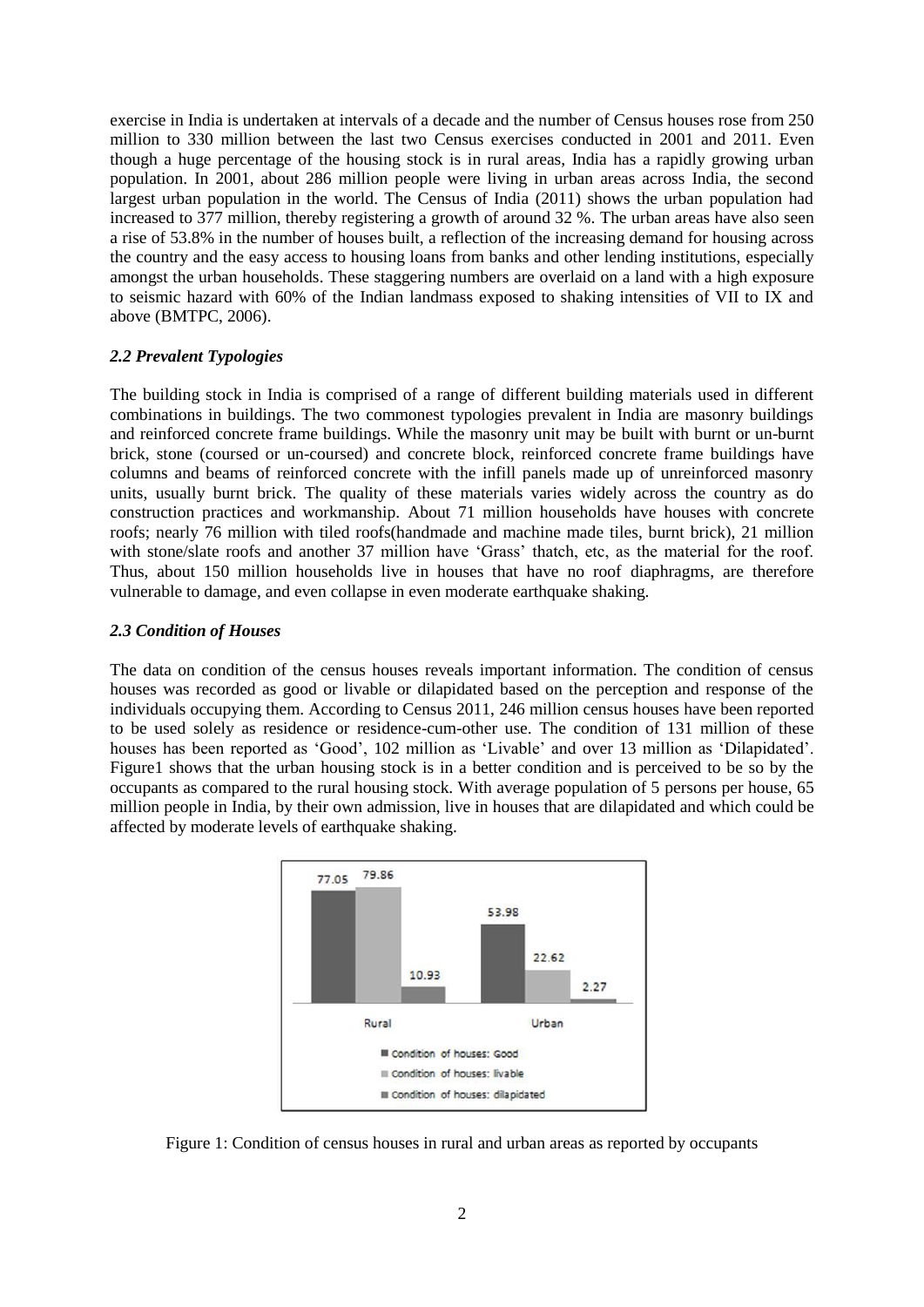#### *2.4 Performance of Housing in Past Earthquakes in India*

In the recent past, only two earthquakes have directly affected urban settlements in India.-the 1997 Jabalpur Earthquake (M~6.0) and the 2001 Bhuj Earthquake (M~7.7) and both events revealed the inadequacies of "engineered" constructions in the country. More than 1.1 million homes were damaged or destroyed in the Bhuj earthquake with 13,805 deaths and 167,000 injured. Kachchh district was the most heavily affected with 70% of buildings destroyed (~150,000 sq. km). More than 130 engineered, multistory residential buildings collapsed in Ahmedabad, 225 km from epicenter. Bhuj, a town with a population of 135,000 reported 7000 deaths and 6,500 building collapses, Bhachau, a town with a population of 25,000 lost almost every house, and the town of Anjar saw the destruction of almost all house in the old, central city core. The experience in rural areas has also not been very different. In the Latur earthquake (1993), the death toll was nearly 8000 where at least one village lost 30% of its population due to the collapse of heavy roofs on people sleeping in their homes in the early hours before daybreak (Jain, 2005).

# **3. THE FUTURE OF HOUSING IN INDIA**

In 1991, 215.8 million population were urban dwellers, which increased to 286.1 million in 2001 and to 377.1 million in 2011. About 590 million people are projected to live in Indian cities by 2030. The report of the Technical Group on Urban Housing Shortage (Ministry of Housing & Urban Poverty Alleviation, 2012) states that there is total shortage of 18.78 million houses in urban areas.

## *3.1 Recent Thrust on Housing*

According to the Government of India Ministry of Housing and Urban Poverty Alleviation (Naidu V, 2014), 18.78 million households are facing a housing shortage in urban India, while the housing shortage in rural areas is 40 million (Jaitley A, 2014). In his Budget Speech (The Hindu, 2015), the Finance Minister, Government of India announced a programme called "Housing for All" by 2022, which envisages that every house in India should have access to basic facilities of 24-hour power supply, clean drinking water, a toilet, and be connected to a road. This shows that despite having a huge problem of unsafe buildings that currently exist, a huge number of new buildings will be added to the building stock. Hence, there is a tremendous urgency to ensure that new constructions are equipped with not only the basic facilities but should also be safe against the effects of natural hazards.

The Government of India in the Union Budget 2014-15, has proposed an allocation of 0.62 billion USD to set up a mission on low cost affordable housing, that will be anchored in the National Housing Bank. The Government has also announced the Sardar Patel Urban Housing Mission with a mandate to build 30 million houses by 2022, mostly for the economically weaker sections and low income groups. "In-situ" slum rehabilitation using land as a resource with private participation for providing houses to eligible slum dwellers is an important component of the "Housing for All" mission.Here, vertical expansion, is being encouraged as the way forward, where the emphasis is on a "safe and healthy environment, affordable transport and energy, safe and clean drinking water, employment and empowerment" . INR 80 Billion has been allocated for the National Housing Bank with a view to expand and continue to support rural housing in the country.

## *3.2 Improvement of Slums*

According to the Census of India 2011, a total of 13.75 million households live in slums. The Census of India defines slums as "a compact area of at least 300 populations or about 60-70 households of poorly built congested tenements, in unhygienic environment usually with inadequate infrastructure and lacking in proper sanitary and drinking water facilities." The vulnerability of such environments stems from unsafe and poor construction practices and use of unsuitable and vulnerable materials that are likely to perform poorly during earthquakes and may also be liable to be vulnerable to earthquake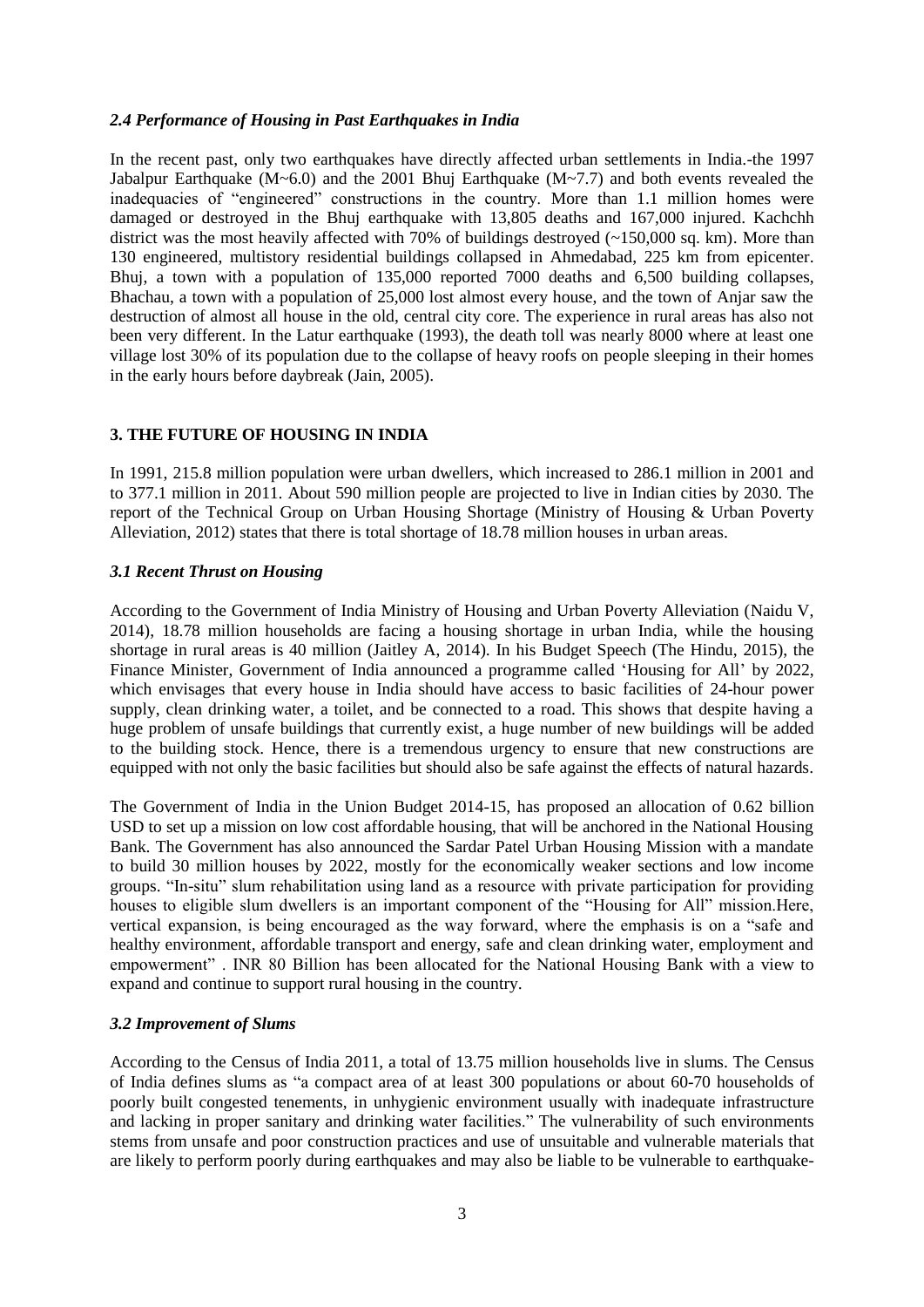induced fires. Moreover, the congestion in slums would likely render rescue and relief operations difficult by compromising accessibility within the built environment.

# **4. REGULATORY CONTROLS ON HOUSING IN INDIA**

The earthquake risk is exacerbated by the vulnerability of the built environment, and the collapse of buildings and of lifelines contribute to loss of lives and huge financial losses. The design and construction of buildings in urban areas come under the purview of the building bye laws and the regulatory mechanisms in place there. The components of a development regulation system of which the building bye laws are a part, include enabling mechanism, standards, enforcement agency, enforcement protocol and accreditation systems.

## *4.1 Inadequate Regulatory Footprint*

Assuming, the best case scenario, if all houses were built in compliance with regulations (and it would be rather simplistic to make this assumption) this would still constitute less than a third of the housing stock in the country—the urban building stock. The truth is that a significant number of houses even within this group are likely to be deficient due to a number of reasons, namely, lack of capacities of stakeholders in the building delivery process, a poor enforcement regime, and lack of awareness in aspiring homeowners, where the demand for safe housing is simply not present. The municipal regulations lack teeth and it is not unusual, particularly in semi-urban and rapidly urbanizing periurban areas for constructions to happen without receiving building applications, providing no opportunity even for enforcement of building rules.

# *4.1.1 Construction in Rural Areas*

There is hardly any regulation in rural areas in India and rural housing is largely owner driven. In government supported rural housing programs such as the erstwhile Indira Awas Yojana, the house owner receives financial support and builds the house with the help of local masons in the informal sector. In the semi-urban areas, house construction remains within the informal sector with the engagement of local masons and small contractors. Mass housing schemes, if any, would receive minimal formal architectural and engineering inputs. Therefore, in reality, there is very little regulatory footprint outside of urban areas and about two thirds of the housing stock in the country which is in the rural areas are completely outside the purview of any building regulatory systems.

## *4.1.2 Construction in Urban Areas*

In urban areas, most of the building activities fall within municipal regulations. However, in many municipal bodies in India, low-rise buildings (height below 10 m) need not go through the rigor of regulatory controls, and many will go below the radar of safety concerns, adding a significant number of unsafe buildings to the building stock, thereby increasing risk substantially. In these cases, it is common practice for the owners to procure the building materials and then to hire contractors who provide the skilled and unskilled labour force for the execution of the project. Even within Municipal limits, slum housing, comprising about 16% of the urban housing stock fall outside the ambit of any kind of regulatory controls. Thus only about 84% of the urban housing stock in India, that is about 28% of the overall housing stock currently falls within the jurisdiction of municipal bodies.

# *4.2 Weakness in Regulatory Mechanisms for Seismic Safety*

Municipal Building Rules in many cities do not have adequate provisions for ensuring seismic safety of constructions. Even in situations where the Rules are robust, there is often no mechanism for enforcement, due to lack of trained technical personnel to physically check structural design, analysis, and drawings for compliance.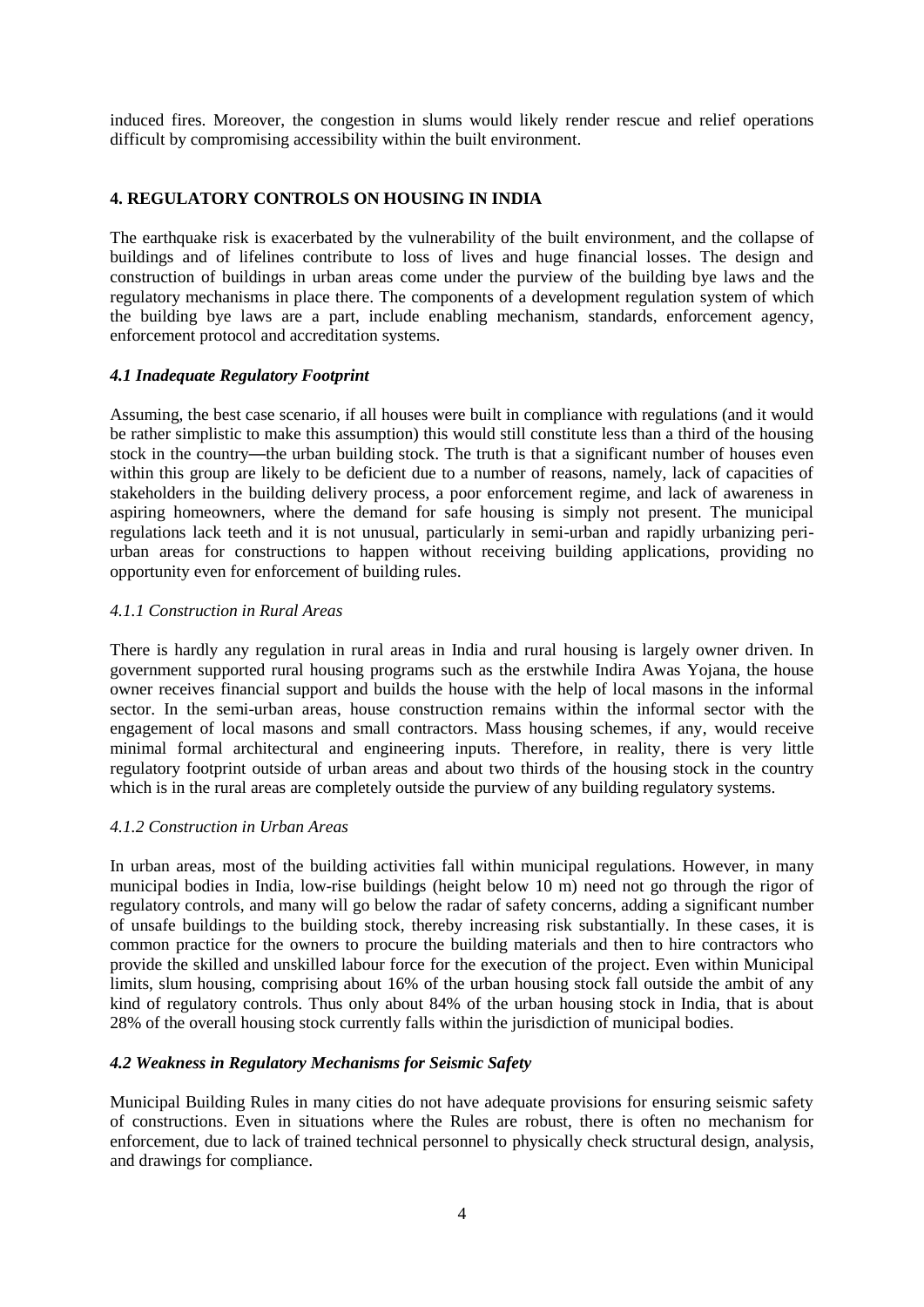# *4.3 Capacities of Technical Manpower in the Building Delivery Process*

#### *4.3.1 Masons*

As discussed earlier, masons are responsible for guiding the house construction process in rural areas in India, making them the key players for 67% of the housing stock of the country. In India, as in other emerging countries, masons rarely undergo formal training. They typically begin as construction helpers and rise through the ranks graduating to masons and head masons. Many a time, even headmasons do not understand disaster resistant construction. Clearly, there should be systems in place for the skill enhancement of existing masons and for recognizing trained masons.

#### *4.3.2 Architects*

The services of a professional architect are restricted to the urban areas and to buildings above 10m. In India, the architecture profession is regulated through the Architects Act, 1972, and architects are registered based on the possession of a Bachelor"s Degree in Architecture from institutions recognized by the Council of Architecture, set up in accordance with the Act. However, this does not ensure understanding and knowledge of earthquake resistant architectural design, as the subject is not mandatory in the curriculum in the 480+ colleges offering undergraduate education in architecture. Earthquake resistant architectural design needs to feature as a core subject in the curriculum, and even more importantly, it needs to be built into the mindset and design ethic of the current students as a design parameter of critical priority and not an optional consideration. There is no requirement for continuing education after graduation and indeed very little opportunities exist, and no formal systems for on-the-job training programs. After the Bhuj earthquake in 2001, training of architecture faculty and professionals was held nationwide for about 4 years and then it lost momentum and since then, there have been no efforts in this sphere.

#### *4.3.3 Engineers*

Meanwhile, the profession of civil engineering is not regulated in India and neither is earthquake engineering a mandatory subject in the undergraduate curriculum. Many graduate engineers design buildings in earthquake hazard prone areas without basic knowledge of earthquake engineering to deliver safe structural designs. There is a need for Continuing Education for practicing engineers as well.

While urban areas come under some regulatory regimes, the urban local bodies need to be equipped to check for compliance to seismic safety standards. Competence based certification of municipal engineers responsible for checking structural design drawings and calculations would be away forward.

## **5. RECOMMENDATIONS**

It has been a while since the last earthquake struck urban India and public memory seems to have faded. The increased level of all round awareness spike in the aftermath of the 2001 Bhuj Earthquake has come down. It is important to sustain the interest in earthquake safety even after the memories fade and to keep the awareness levels high through ongoing sensitizations, sustained awareness programs, campaigns, and advocacy. The time for awareness is never over, and it needs to be an ongoing process, anchored within continuing action items.

## *5.1 Creating a Culture of Safety*

The entire chain of construction industry must incorporate disaster resilience, and this can be achieved only if there are adequate checks and balances and a culture of compliance.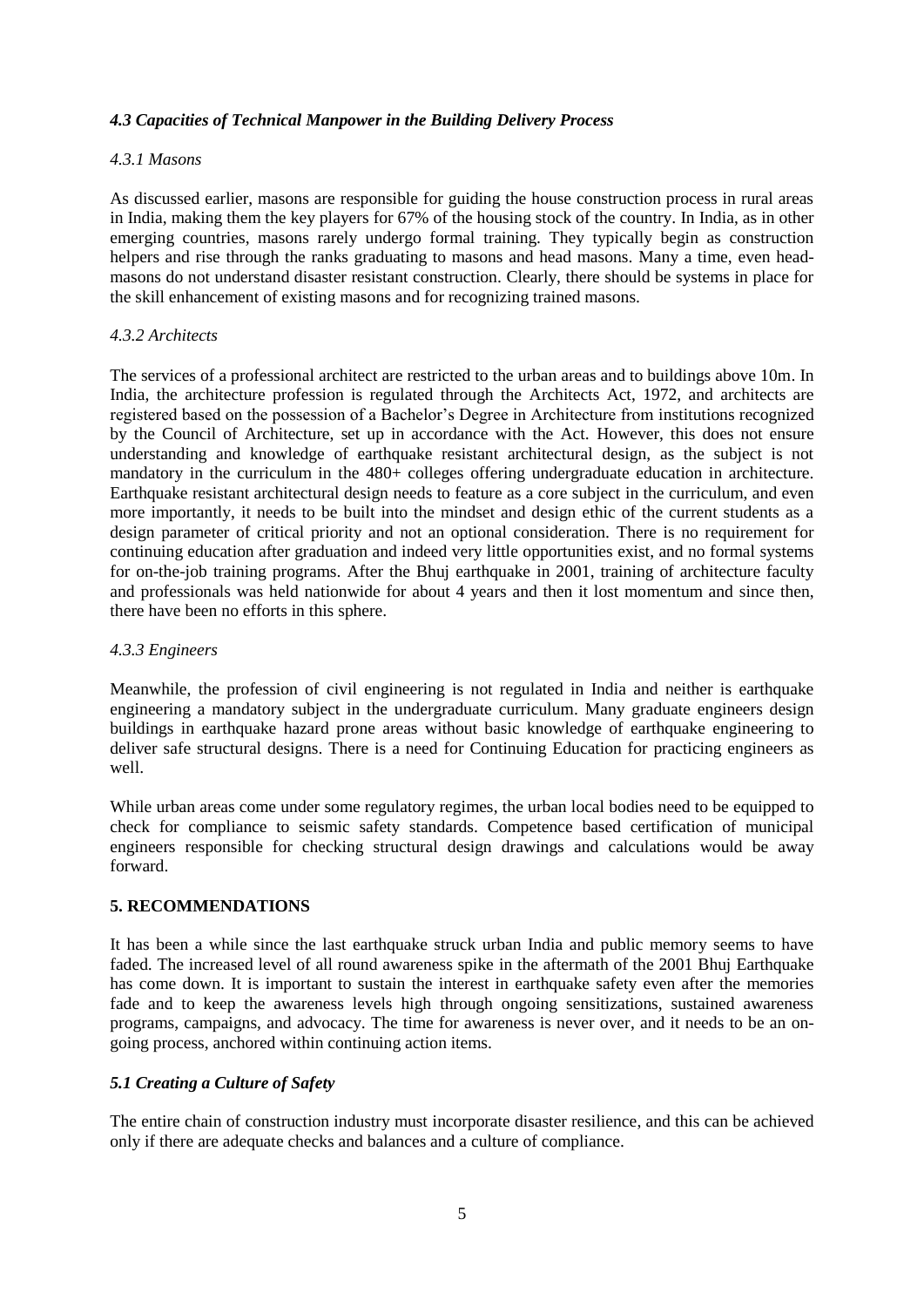## *5.2 Improving the Curriculum*

Earthquake resistant considerations must be better integrated into architecture curricula. Early architectural design decisions decide the earthquake performance potential of houses. In a country as prone to earthquakes as India, earthquake engineering must be integrated into civil engineering and architecture curricula.

## *5.3 Promoting Alternative Disaster Resistant Technologies*

Unreinforced masonry construction, or the so-called load bearing masonry construction is known to have performed poorly in past earthquakes and is not suitable for larger buildings or taller structures above two or three storeys. In the absence of a viable alternative, reinforced concrete is preferred and used widely. However this typology requires engineering inputs and proper detailing and supervision. Poorly or inadequately designed RC buildings have historically demonstrated poor performance in earthquakes. Alternative approaches which have shown superior seismic performance, such as confined masonry and RC shear wall buildings need to be included in the codes of practice and encouraged particularly in areas with a high seismic hazard exposure.

## **6. CONCLUDING REMARKS**

India"s housing sector is one of the largest in the world. The huge construction boom in the housing sector needs to be grounded in a culture of safety, presently absent, in the housing delivery system. The rural housing segment remains particularly vulnerable as rural areas do not fall within the ambit of regulations and bye laws. The slum improvement programmes in the urban areas are emphasizing vertical expansion, which will result in medium to high rise slums. Structural safety needs to be incorporated carefully in all such vertical expansion from the perspective of structural safety in general and seismic safety in particular, especially in the high earthquake hazard prone areas. Finally, it needs to be stressed that housing is a family"s aspiration of a lifetime, which they typically acquire with all their life savings. There can be no room for error in such interventions and it is the right of every citizen to have access to safe housing that will not collapse and harm them in future earthquakes.

## **7. ACKNOWLEDGMENTS**

The author would like to thank colleagues in India who, through thoughtful discussions, helped crystallize the ideas expressed here, in particular Professors Sudhir Jain and Svetlana Brzev, and Marjorie Greene (formerly EERI).

#### **8. REFERENCES**

.

BMTPC (2006). *Vulnerability Atlas of India*. Building Materials and Technology Promotion Council, Ministry of Housing and Urban Poverty Alleviation, Government of India, New Delhi..

GoI (2011) Census of India: Houselisting and Housing Census Data Highlights. 2011, Government of India, Ministry of Home Affairs, Office of the Registrar General and Census Commissioner http://www.censusindia.gov.in/2011census/hlo/hlo\_highlights.html [accessed 12/12/2017]

Jain SK (2005). The Indian Earthquake Problem, *Current Science*, Vol 89, No. 9, 10 November, pp. 1464-1466.

Jaitley, A (2014). Budget 2014-2015. Speech of Arun Jaitley, Minister of Finance, Government of India.

MHUPA (2012). *Report of the Technical Group on Urban Housing Shortage (TG-12)* National Buildings Organisation, Ministry of Housing and Urban Poverty Alleviation, Government of India.

Naidu, V (2014). Speech of Minister of Housing and Urban Poverty Alleviation on World Habitat Day, 2014.